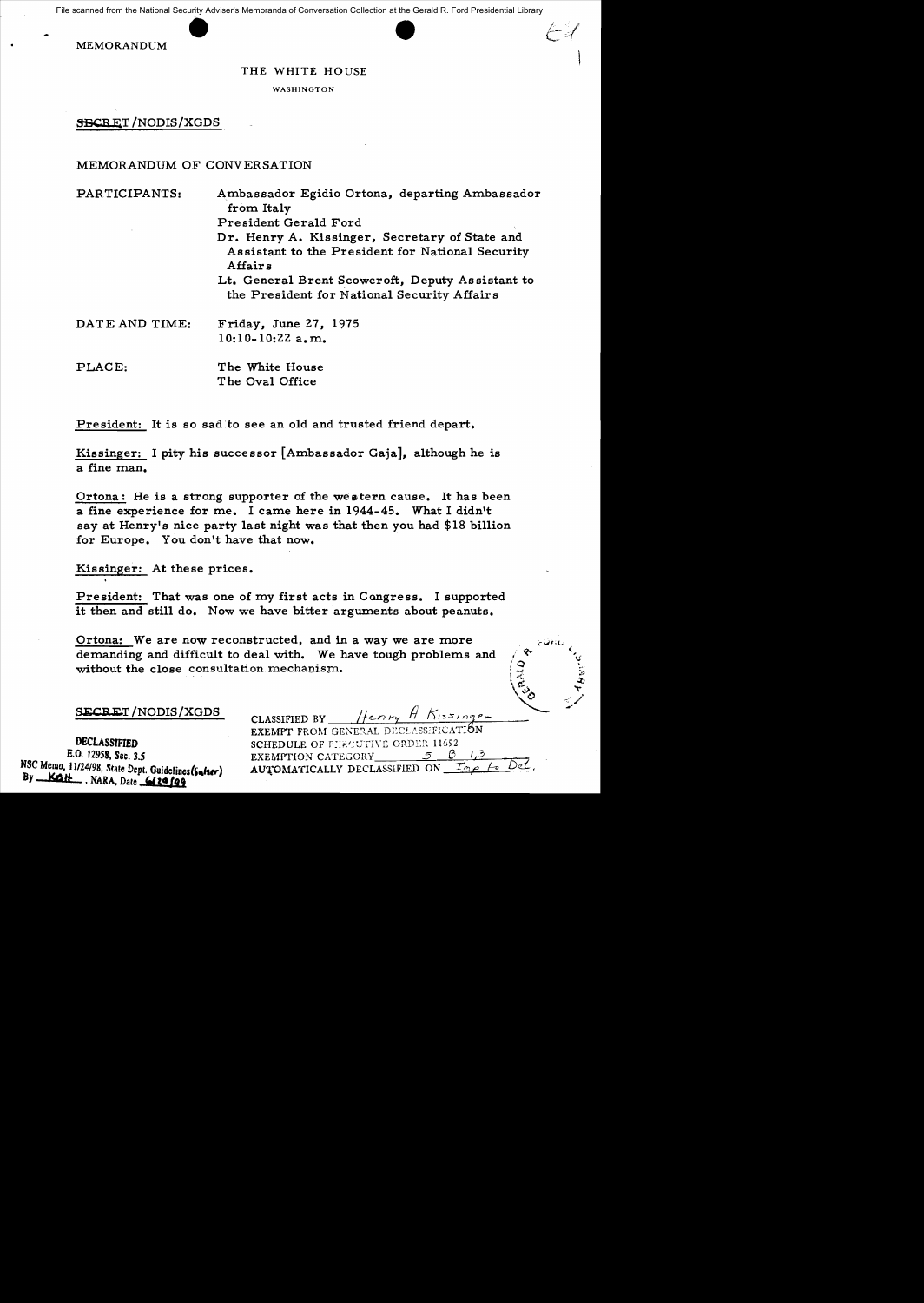## external productions of the state of the state of the state of the state of the state of the state of the state of the state of the state of the state of the state of the state of the state of the state of the state of the

•

President: You will be with private industry?

Ortona: Honeywell. I hate to be a businessman.

President: But you can come to visit.

Ortona: I go back to Italy with question marks. Our local elections were not so good. We don't know to what extent to which the middle class voted Communist. Within the Christian Democratic party, there is criticism by the left of the Secretary General.

Kissinger: The Christian Democratic loss wasn't bad. The tragedy was that all the gains went to the Communists. The losses were sustainable had they not all gone to the Communists.

President: Where didthe gains come from?

Ortona: Mostly from the Democratic Socialists and some from tie. right.

President: The question is, is it a trend or an aberration?

Kissinger: There are two issues: is there a trend. and what do 'the Italian politicans think it is? And the Italian socialists are vulnerable to the Communists -- not like the SPD in Germany.

v. v. n. št. - D. št. - št. - D. št. - V. K

**EORD** 

President: You know we are interested in a strong Italian government.

Ortona: The issue now is whether the left Christian Democrats will leave and will the Socialists join the government. It is not a happy. situation. I don't think advanced elections, but watch the behavior of the Socialist party.  $\}$  ;  $\frac{1}{2}$ 

President: Who is the head of the Socialists?

Ortona: Nenni, but it's really Martino.

President: Do come by whenever you come back.

Ortona: Thank you. I will contact the General. Please pay my respects to Mrs. Ford. I sat next to her the night before she went to the hospital.

SEGRET/NODIS/XGDS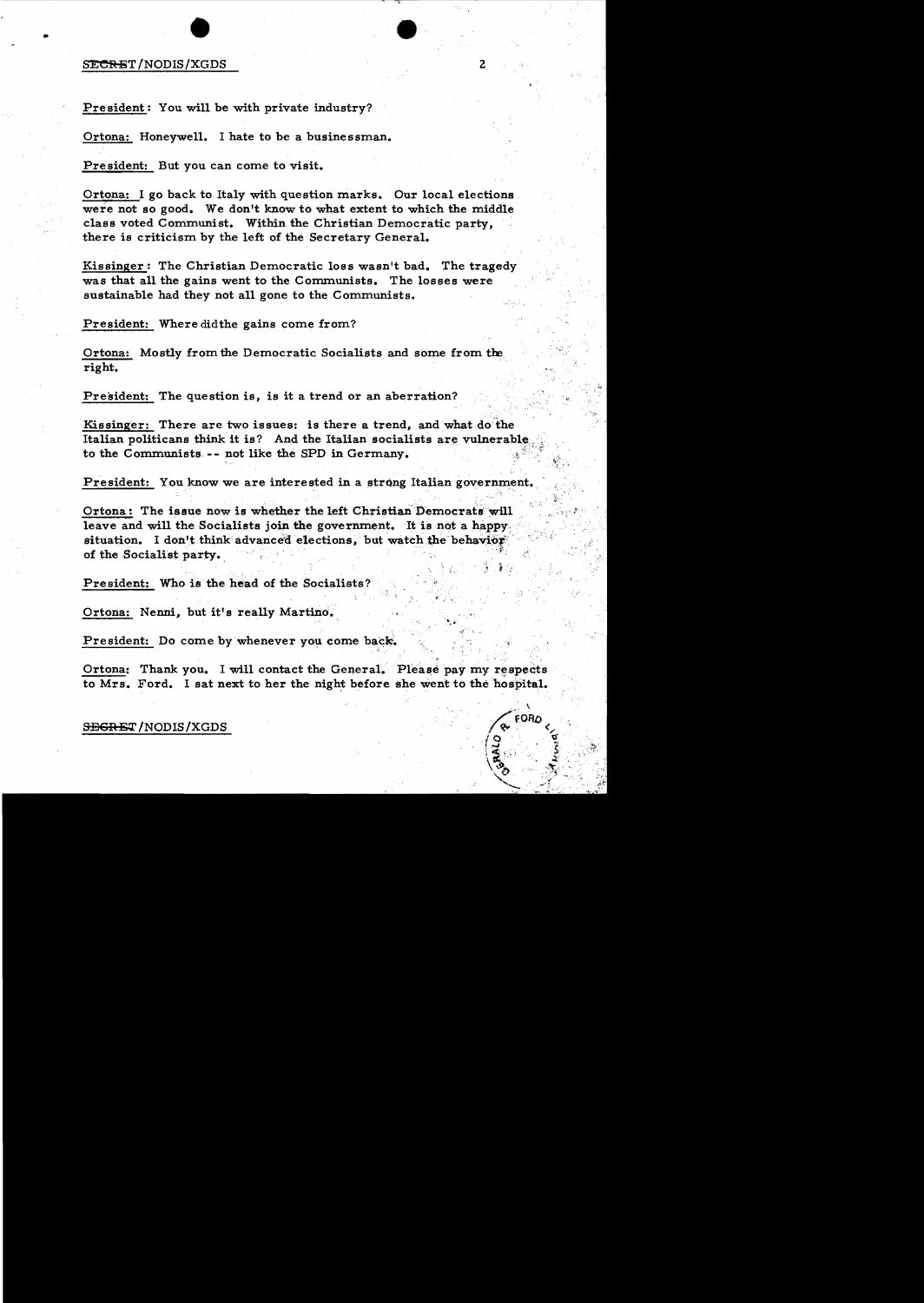## $$\texttt{\textcolor{red}{\textbf{SE}}}\texttt{RET}/\texttt{NODIS}/\texttt{XGDS}$3$$

..

My Foreign Minister sent you this gift. It is one of our gifts to the bicentennial.

President: It is a beautiful gift. I thank you and the Foreign Minister. I will write him a note. Please give my best to the President and the Prime Minister.

ý,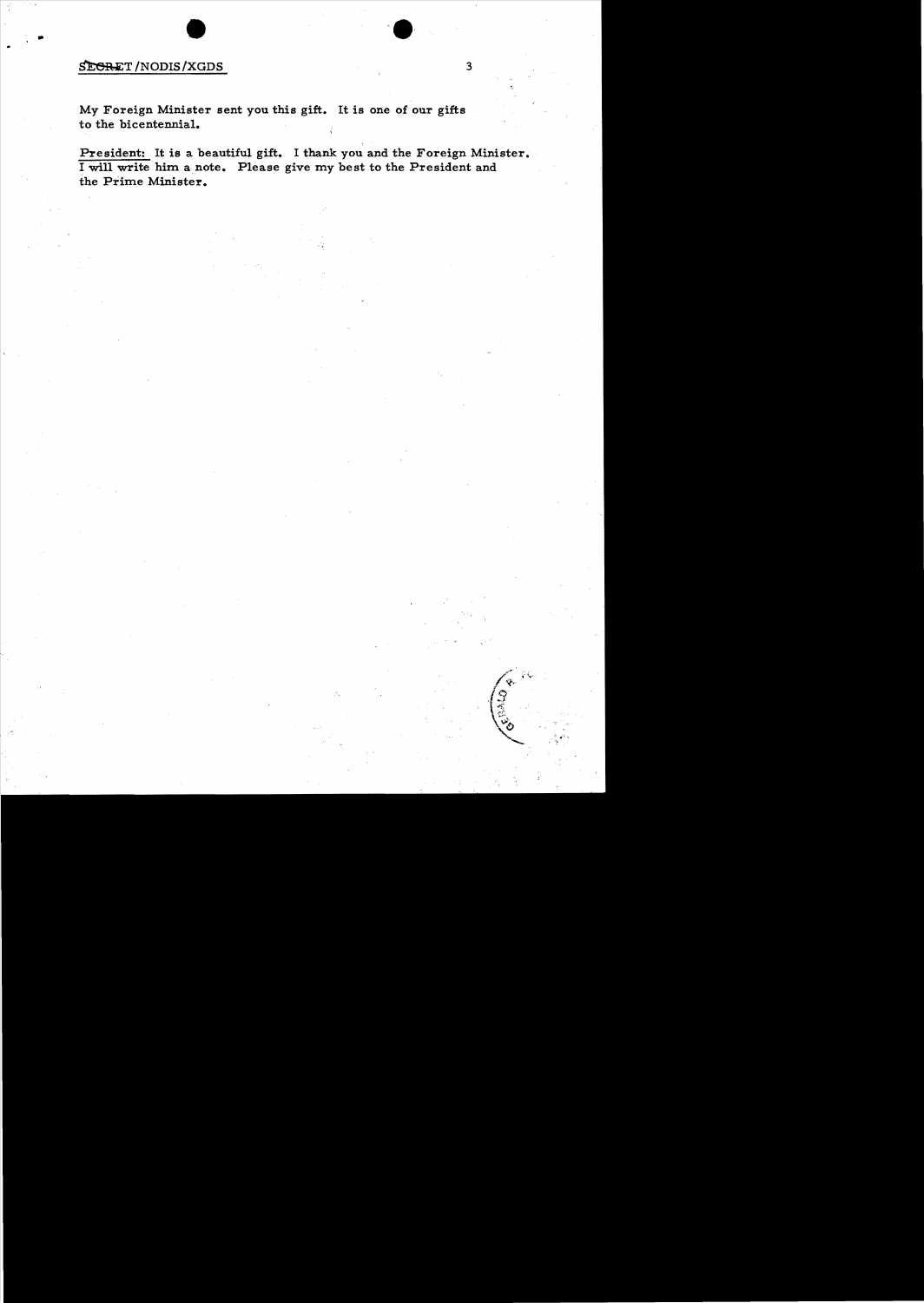Sartons 27 June 25 P Stir so real to see an old and traffel promot dypart I protective surveyors, the he is a fine mine Of He is a strong supporter de corative commer. It has love a fire upperme par mois came have in 44-45, what I hilt 1 got Knie puls last night in the you had SE fil future go suit how that now  $\frac{p}{\sqrt{2\pi}} \frac{p}{\sqrt{2\pi}}$  there pies That was one form first als in Cong. &  $\mathcal{P}_+$ Lopportel it time still de how us have hitle organis of paints. O We and now to make the + can a may and me mas demunding digts lend wife was home tough puts x cofo c cler comed muchosing Mon la w) private making Offragrad Shott has business P But you comer to make O Igotosk & an Staly ces/ quotin make tot O'm And elleting and wet wo good. We Don't know fittent to be when might das sorted const. W/m CDC, three is mothers by left of Sig Cal. KTh cpc las was it back, The Trageshing Will a going worth to Counter 1 pc lasso une instruiste heltog not ell gene  $\frac{1}{2}$  $\frac{1}{\sqrt{2}}$ P Wrended gais en est O hasty Diss Sex + me for neght **DECLASSIFIED** E.O. 12058, SEC. 3.5 NSC MEMO, 11/24/98, STATE DEPT. GUIDELINES (Sulser) NARA DATE  $\frac{1}{4}$  44 **BY KEHL**